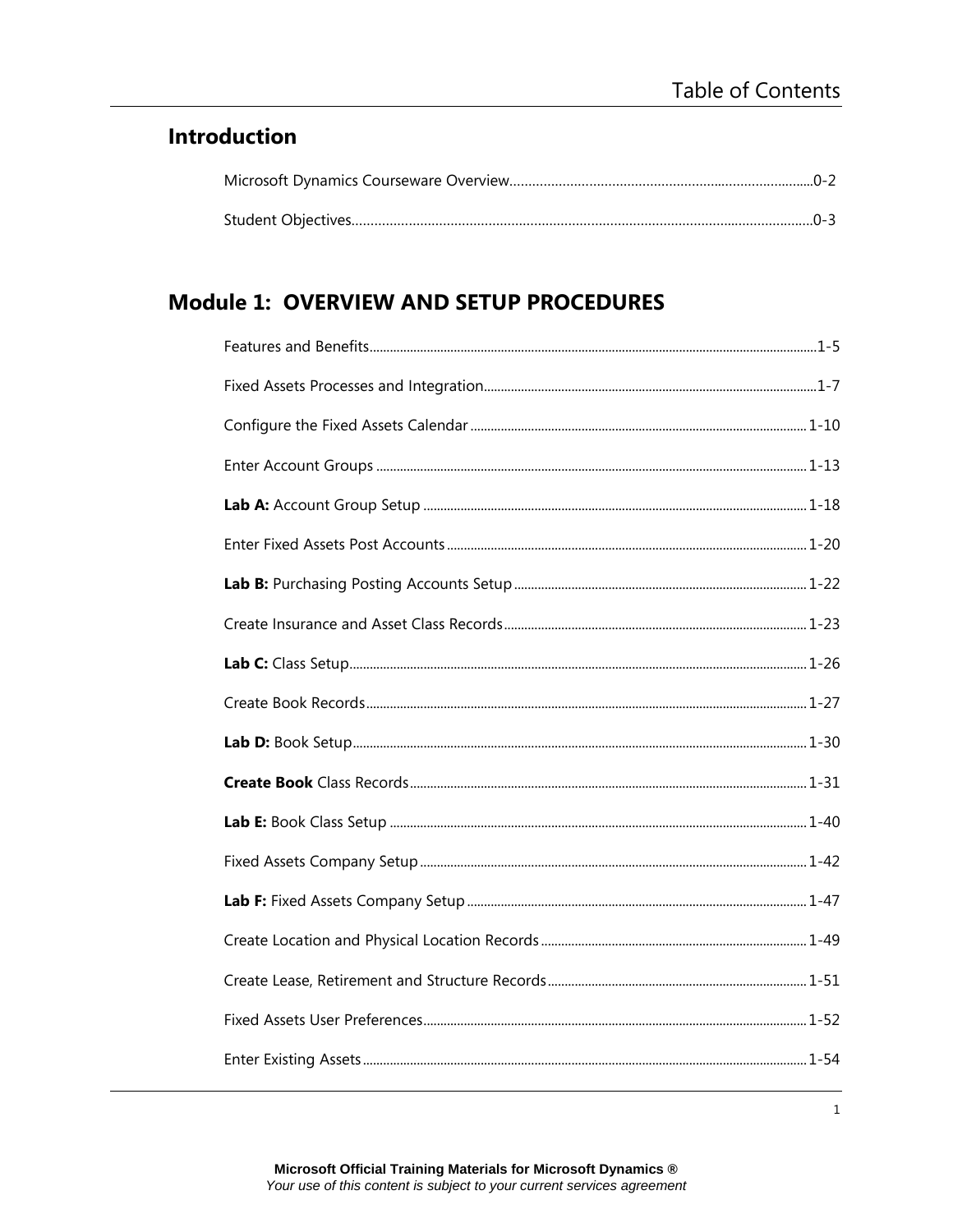#### **Module 2: DAILY PROCEDURES**

# **Module 3: MAINTAINING RECORDS**